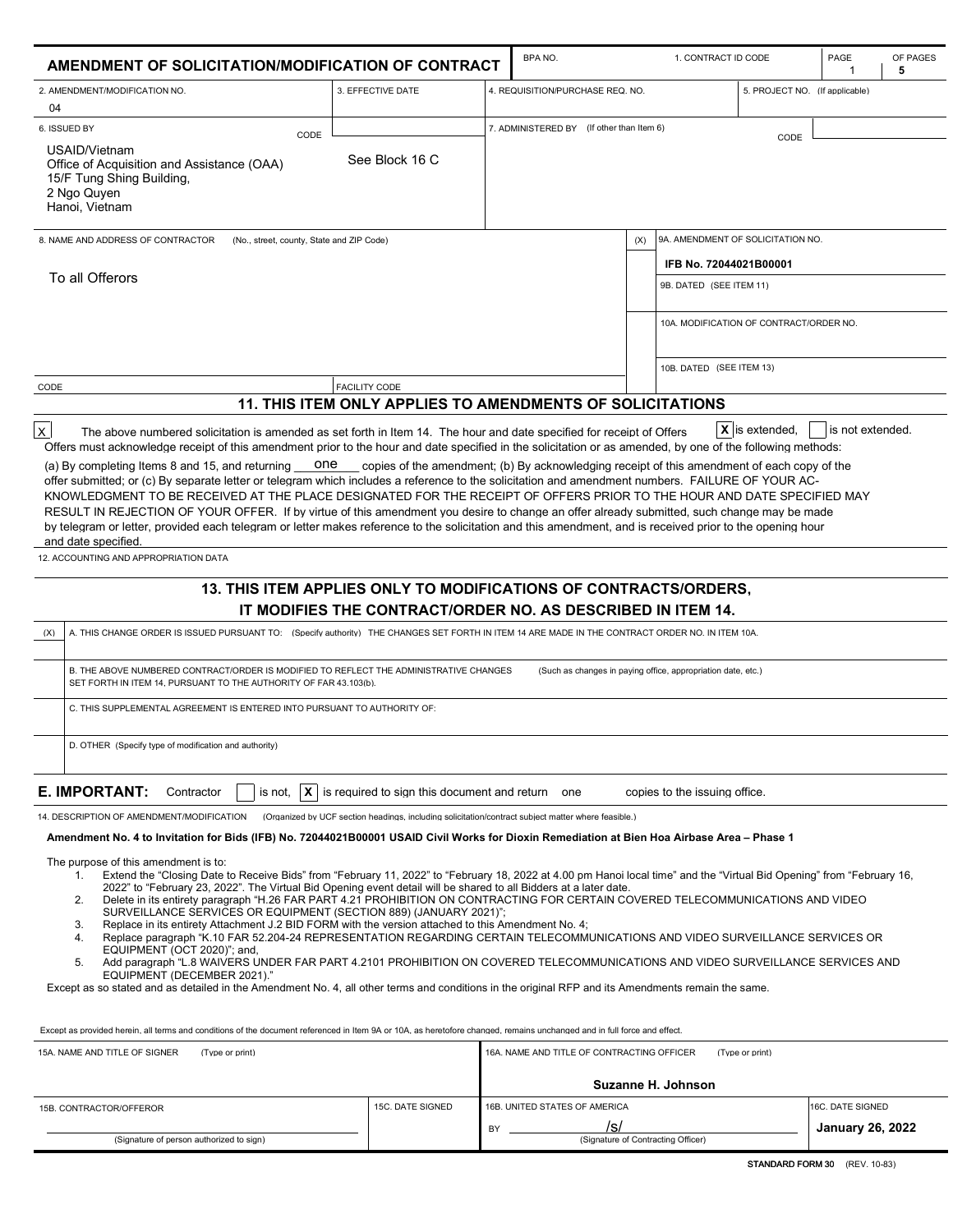**Amendment No. 4 Invitation for Bids (IFB) No. 72044021B00001 USAID Civil Works for Dioxin Remediation at Bien Hoa Airbase Area – Phase 1 Page 2 of 5**

- 1. Extend the "**Closing Date to Receive Bids**" from "**February 11, 2022**" to "**February 18, 2022 at 4.00 pm Hanoi local time**" and the "**Virtual Bid Opening**" from "**February 16, 2022**" to "**February 23, 2022**". The Virtual Bid Opening event detail will be shared to all Bidders at a later date.
- 2. Delete in its entirety paragraph "H.26 FAR PART 4.21 PROHIBITION ON CONTRACTING FOR CERTAIN COVERED TELECOMMUNICATIONS AND VIDEO SURVEILLANCE SERVICES OR EQUIPMENT (SECTION 889) (JANUARY 2021)."
- 3. Replace in its entirety Attachment J.2 BID FORM with the version attached to this Amendment No. 4. Below are specific changes.
- a) Changed the quantities of bid items  $03.30.03$  and  $03.30.05$  from "30,000 m<sup>2"</sup> to "1,200 m<sup>3"</sup>

As currently shown in the Amendment No. 3 Version:

| 03.30.03 | Asphalt Concrete C12.5 Levelling | m <sup>2</sup> | 30,000      | - |  |
|----------|----------------------------------|----------------|-------------|---|--|
| 03.30.05 | Asphalt Concrete C19 Levelling   | m <sup>2</sup> | $30,000$ \$ | - |  |

As revised in Amendment No. 4 version:

| 03.30.03 | Asphalt Concrete C12.5 Levelling | m <sup>3</sup> |  |  |
|----------|----------------------------------|----------------|--|--|
| 03.30.05 | Asphalt Concrete C19 Levelling   | m <sup>3</sup> |  |  |

b) Update cells for bid item  $04.20.07$  to show "\$

As currently shown in Amendment No. 3 Version:

| Site Restoration - Backfilling and        |   |        |  |
|-------------------------------------------|---|--------|--|
| 04.20.07   Compaction of Borrow Materials | m | 47.600 |  |

As revised in Amendment No. 4 version:

|    | Restoration - Backfilling and   |   |  |  |  |
|----|---------------------------------|---|--|--|--|
| ٦4 | compaction of Borrow Materials. | m |  |  |  |

4. Replace in its entirety paragraph **"K.10 FAR 52.204-24 REPRESENTATION REGARDING CERTAIN TELECOMMUNICATIONS AND VIDEO SURVEILLANCE SERVICES OR EQUIPMENT (OCT 2020)"** with the following:

### "**K.10 REPRESENTATION REGARDING CERTAIN TELECOMMUNICATIONS AND VIDEO SURVEILLANCE SERVICES OR EQUIPMENT (NOV 2021)**

The Offeror shall not complete the representation at paragraph (d)(1) of this provision if the Offeror has represented that it "does not provide covered telecommunications equipment or services as a part of its offered products or services to the Government in the performance of any contract, subcontract, or other contractual instrument" in paragraph (c)(1) in the provision at [52.204-26,](https://www.acquisition.gov/far/52.204-26#FAR_52_204_26) Covered Telecommunications Equipment or Services—Representation, or in paragraph (v)(2)(i) of the provision at [52.212-3,](https://www.acquisition.gov/far/52.212-3#FAR_52_212_3) Offeror Representations and Certifications-Commercial Products or Commercial Services. The Offeror shall not complete the representation in paragraph (d)(2) of this provision if the Offeror has represented that it "does not use covered telecommunications equipment or services, or any equipment, system, or service that uses covered telecommunications equipment or services" in paragraph (c)(2) of the provision at [52.204-26,](https://www.acquisition.gov/far/52.204-26#FAR_52_204_26) or in paragraph  $(v)(2)(ii)$  of the provision at  $52.212-3$ .

(a) *Definitions.* As used in this provision—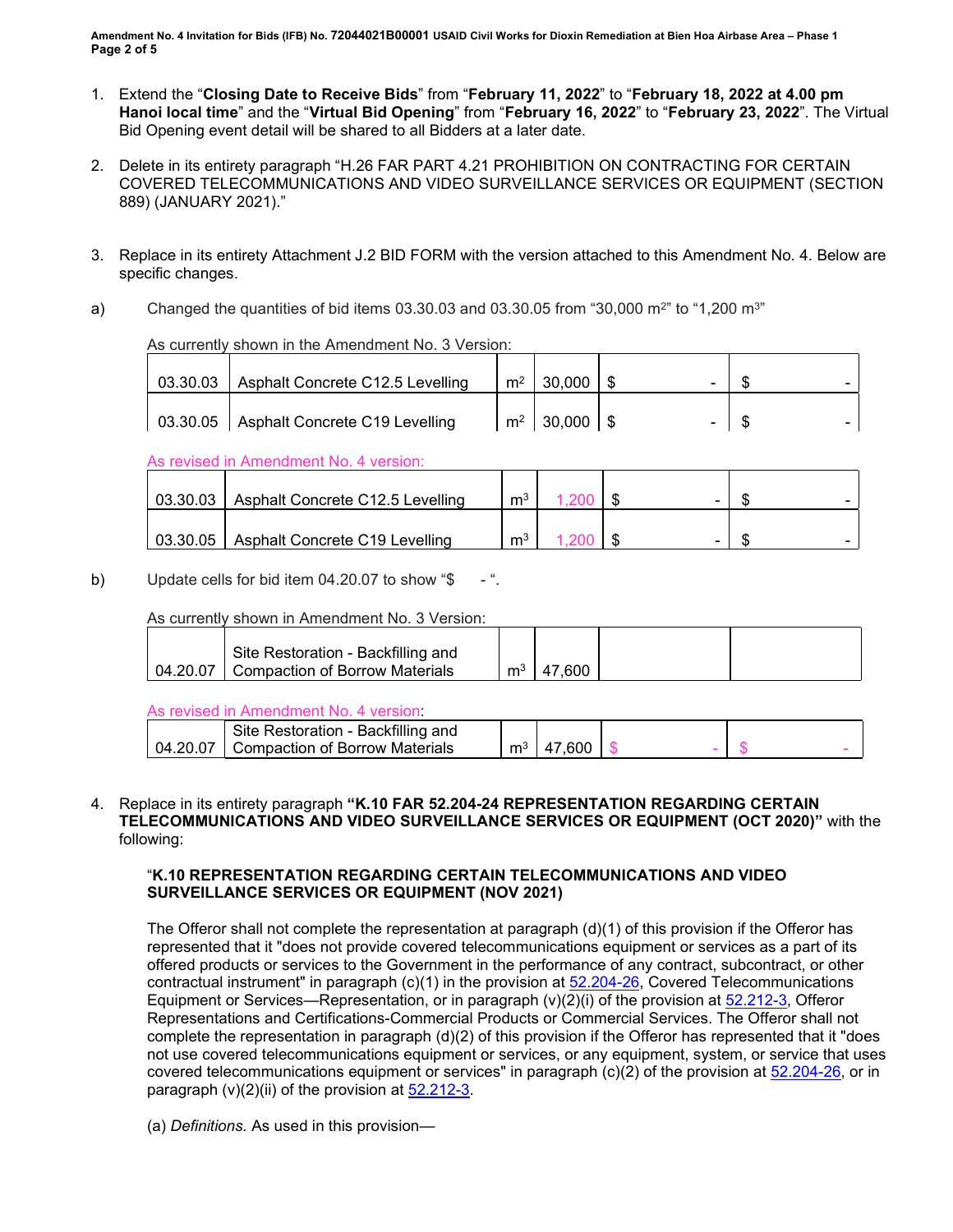*Backhaul, covered telecommunications equipment or services, critical technology, interconnection arrangements, reasonable inquiry, roaming, and substantial or essential component* have the meanings provided in the clause [52.204-25,](https://www.acquisition.gov/far/52.204-25#FAR_52_204_25) Prohibition on Contracting for Certain Telecommunications and Video Surveillance Services or Equipment.

#### (b) *Prohibition*.

(1) Section 889(a)(1)(A) of the John S. McCain National Defense Authorization Act for Fiscal Year 2019 (Pub. L. 115-232) prohibits the head of an executive agency on or after August 13, 2019, from procuring or obtaining, or extending or renewing a contract to procure or obtain, any equipment, system, or service that uses covered telecommunications equipment or services as a substantial or essential component of any system, or as critical technology as part of any system. Nothing in the prohibition shall be construed to—

 (i) Prohibit the head of an executive agency from procuring with an entity to provide a service that connects to the facilities of a third-party, such as backhaul, roaming, or interconnection arrangements; or

 (ii) Cover telecommunications equipment that cannot route or redirect user data traffic or cannot permit visibility into any user data or packets that such equipment transmits or otherwise handles.

 (2) Section 889(a)(1)(B) of the John S. McCain National Defense Authorization Act for Fiscal Year 2019 (Pub. L. 115-232) prohibits the head of an executive agency on or after August 13, 2020, from entering into a contract or extending or renewing a contract with an entity that uses any equipment, system, or service that uses covered telecommunications equipment or services as a substantial or essential component of any system, or as critical technology as part of any system. This prohibition applies to the use of covered telecommunications equipment or services, regardless of whether that use is in performance of work under a Federal contract. Nothing in the prohibition shall be construed to—

 (i) Prohibit the head of an executive agency from procuring with an entity to provide a service that connects to the facilities of a third-party, such as backhaul, roaming, or interconnection arrangements; or

 (ii) Cover telecommunications equipment that cannot route or redirect user data traffic or cannot permit visibility into any user data or packets that such equipment transmits or otherwise handles.

 (c) *Procedures.* The Offeror shall review the list of excluded parties in the System for Award Management (SAM) [\(https://www.sam.gov\)](https://www.sam.gov/) for entities excluded from receiving federal awards for "covered telecommunications equipment or services".

(d) *Representation.* The Offeror represents that—

 (1) It *□* will, *□* will not provide covered telecommunications equipment or services to the Government in the performance of any contract, subcontract or other contractual instrument resulting from this solicitation. The Offeror shall provide the additional disclosure information required at paragraph (e)(1) of this section if the Offeror responds "will" in paragraph (d)(1) of this section; and

 (2) After conducting a reasonable inquiry, for purposes of this representation, the Offeror represents that—

 It *□* does, *□* does not use covered telecommunications equipment or services, or use any equipment, system, or service that uses covered telecommunications equipment or services. The Offeror shall provide the additional disclosure information required at paragraph (e)(2) of this section if the Offeror responds "does" in paragraph (d)(2) of this section.

(e) *Disclosures.*

(1) Disclosure for the representation in paragraph (d)(1) of this provision. If the Offeror has responded "will" in the representation in paragraph (d)(1) of this provision, the Offeror shall provide the following information as part of the offer:

(i) For covered equipment—

 (A) The entity that produced the covered telecommunications equipment (include entity name, unique entity identifier, CAGE code, and whether the entity was the original equipment manufacturer (OEM) or a distributor, if known);

 (B) A description of all covered telecommunications equipment offered (include brand; model number, such as OEM number, manufacturer part number, or wholesaler number; and item description, as applicable); and

 (C) Explanation of the proposed use of covered telecommunications equipment and any factors relevant to determining if such use would be permissible under the prohibition in paragraph (b)(1) of this provision.

(ii) For covered services—

 (A) If the service is related to item maintenance: A description of all covered telecommunications services offered (include on the item being maintained: Brand; model number, such as OEM number, manufacturer part number, or wholesaler number; and item description, as applicable); or

 (B) If not associated with maintenance, the Product Service Code (PSC) of the service being provided; and explanation of the proposed use of covered telecommunications services and any factors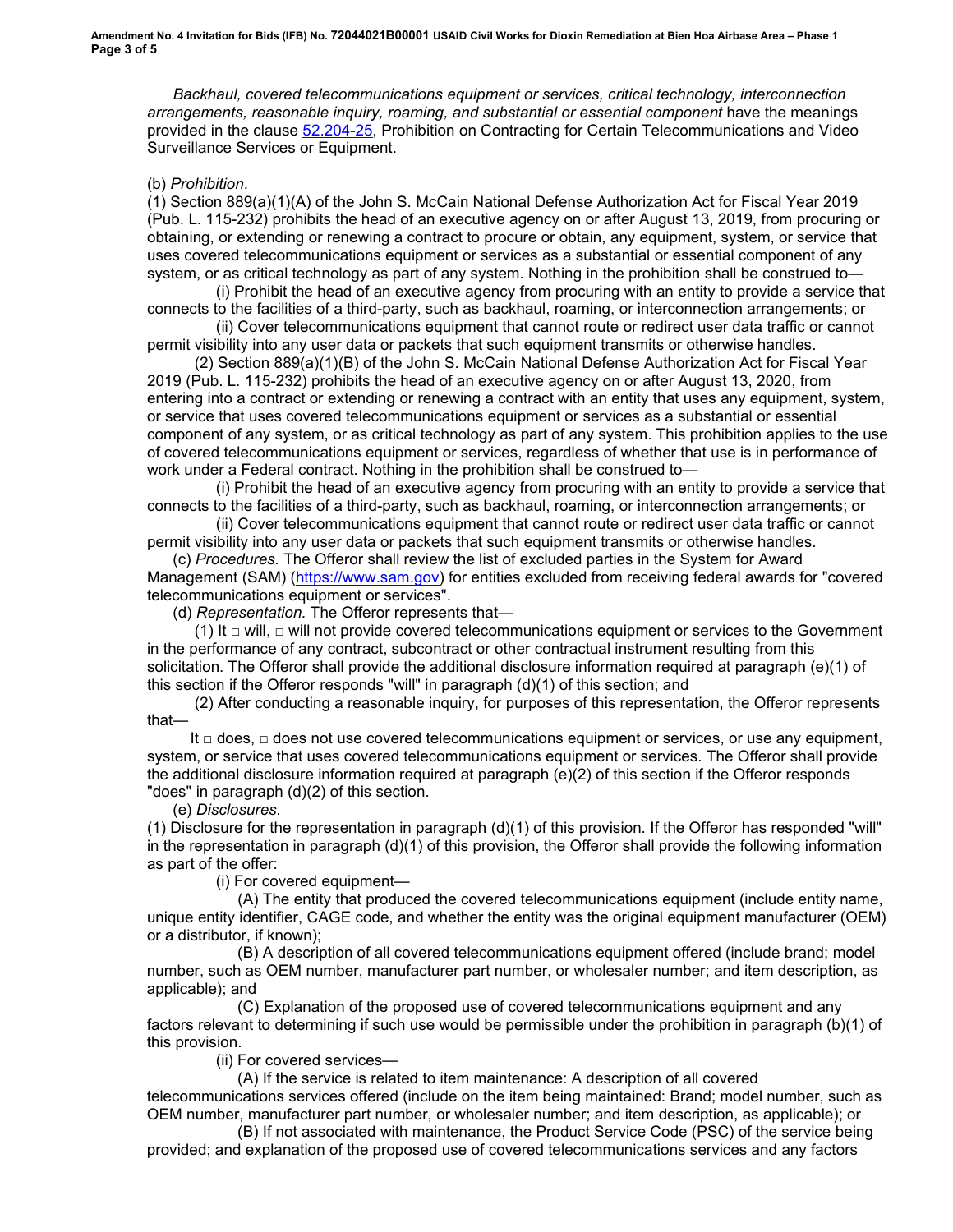relevant to determining if such use would be permissible under the prohibition in paragraph (b)(1) of this provision.

 (2) Disclosure for the representation in paragraph (d)(2) of this provision. If the Offeror has responded "does" in the representation in paragraph (d)(2) of this provision, the Offeror shall provide the following information as part of the offer:

(i) For covered equipment—

 (A) The entity that produced the covered telecommunications equipment (include entity name, unique entity identifier, CAGE code, and whether the entity was the OEM or a distributor, if known);

 (B) A description of all covered telecommunications equipment offered (include brand; model number, such as OEM number, manufacturer part number, or wholesaler number; and item description, as applicable); and

 (C) Explanation of the proposed use of covered telecommunications equipment and any factors relevant to determining if such use would be permissible under the prohibition in paragraph (b)(2) of this provision.

(ii) For covered services—

 (A) If the service is related to item maintenance: A description of all covered telecommunications services offered (include on the item being maintained: Brand; model number, such as OEM number, manufacturer part number, or wholesaler number; and item description, as applicable); or

 (B) If not associated with maintenance, the PSC of the service being provided; and explanation of the proposed use of covered telecommunications services and any factors relevant to determining if such use would be permissible under the prohibition in paragraph (b)(2) of this provision. (End of provision)

### 5. Add paragraph "**L.8 WAIVERS UNDER FAR PART 4.2101 PROHIBITION ON COVERED TELECOMMUNICATIONS AND VIDEO SURVEILLANCE SERVICES AND EQUIPMENT (DECEMBER 2021)**."

# **"L.8 WAIVERS UNDER FAR PART 4.2101 PROHIBITION ON COVERED TELECOMMUNICATIONS AND VIDEO SURVEILLANCE SERVICES AND EQUIPMENT (DECEMBER 2021)**

(a) This solicitation and any resultant award(s) is subject to the requirements of section 889(a)(1)(B) of the John S. McCain National Defense Authorization Act (NDAA) for Fiscal Year (FY) 2019 (Pub. L. 115–232) as implemented through FAR 52.204-24 and FAR 52.204-25 of this solicitation.

(b) Waivers.

(1) The submission of an offer where the Offeror makes a representation at paragraph (d)(2) of the provision at FAR 52.204–24 that it "does" use covered telecommunications equipment or services will mean the Offeror is seeking a waiver.

As part of the disclosure requirements under the provision FAR 52.204–24 submitted as part of the offer, the Offeror/Contractor must describe the circumstances (including in-country circumstances) where the Offeror/Contractor uses covered technology. This must include an identification of whether the covered technology is provided by communications service-providers, such as internet, cell phone, landline or others; the specific country where it is used; whether a Section 889-compliant alternative is or is not available in the specific country where the covered technology is being used based on the Offeror's/Contractor's reasonable inquiry; and a description of the presence of any other covered technology, whether it be in any internal systems or elsewhere in the supply chain.

(2) If an existing waiver does not apply, USAID does not guarantee that waiver requests from such an offeror will be considered; USAID may make an award to an offeror that does not require a waiver. Where agency needs do not permit time to obtain a waiver, USAID may move forward and make an award to an offeror that does not require a waiver. Per FAR 4.21, USAID will not make an award to an offeror(s) that does not receive the approved waiver.

(3) Where USAID decides to initiate the formal Agency waiver process:

(i) The CO will require the apparently successful offeror(s) to submit the information in paragraph (4) of this section. Alternately, offerors may provide the information with their initial proposal, at their discretion. Offerors